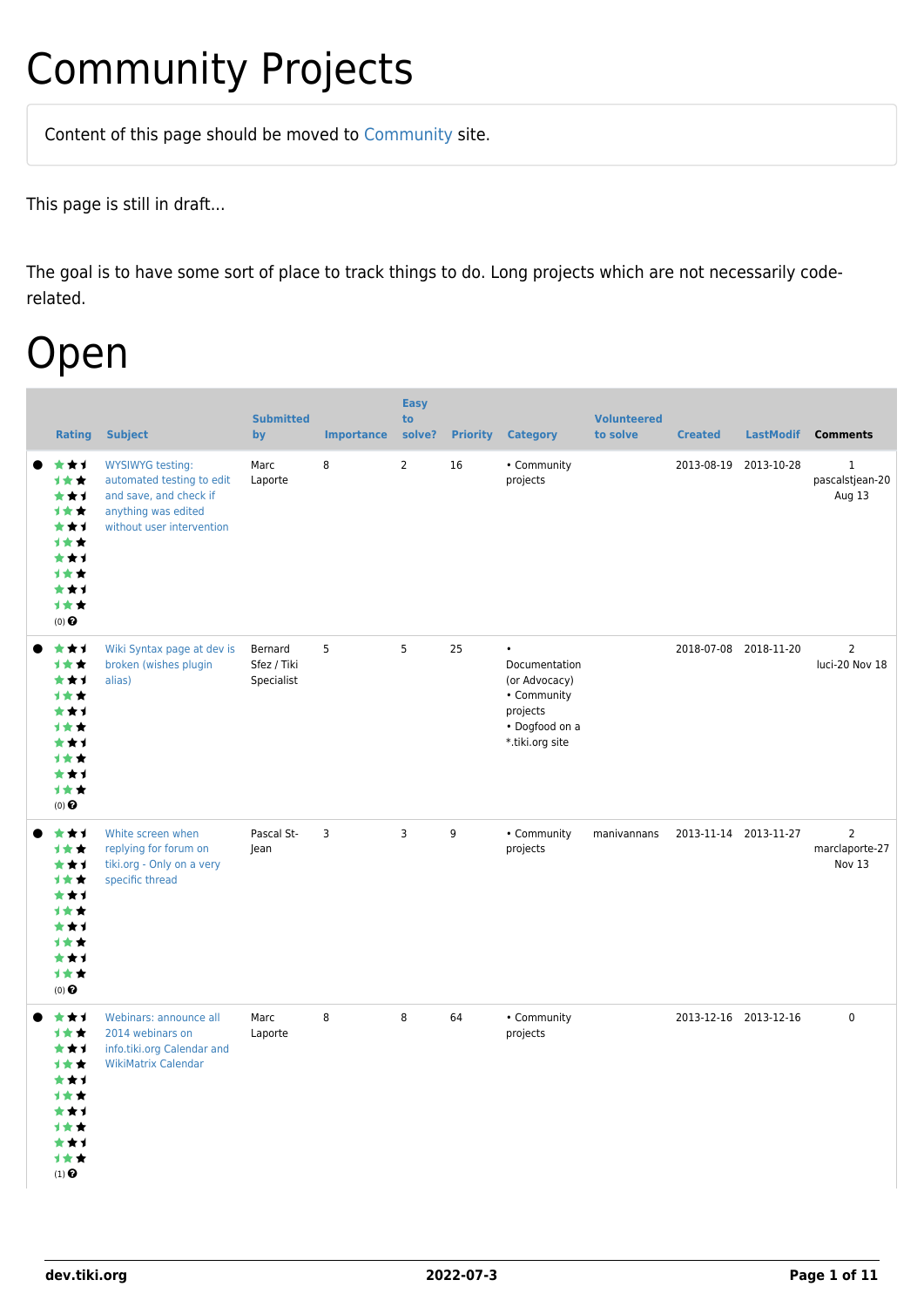| <b>Rating</b>                                                                                            | <b>Subject</b>                                                                                                              | <b>Submitted</b><br>by | <b>Importance</b> | <b>Easy</b><br>to<br>solve? | <b>Priority</b> | <b>Category</b>                                                                                                                                                   | <b>Volunteered</b><br>to solve | <b>Created</b> | <b>LastModif</b>      | <b>Comments</b>                                |
|----------------------------------------------------------------------------------------------------------|-----------------------------------------------------------------------------------------------------------------------------|------------------------|-------------------|-----------------------------|-----------------|-------------------------------------------------------------------------------------------------------------------------------------------------------------------|--------------------------------|----------------|-----------------------|------------------------------------------------|
| ***<br>计女女<br>***<br>计女女<br>***<br>1★★<br>***<br>计女女<br>***<br>计女女<br>$(0)$ $\odot$                      | Update email in mail<br>notifications list from<br>intertiki sites when email<br>replaced in user account in<br>master site | Xavier de<br>Pedro     | 4                 | 5                           | 20              | • Usability<br>• Feature<br>request<br>• Community<br>projects<br>• Dogfood on a<br>*.tiki.org site<br>• Consistency                                              |                                | 2016-04-06     | 2016-05-30            | $\overline{2}$<br>xavi-30 May 16               |
| ★★1<br>计女女<br>***<br>计女女<br>***<br>计女女<br>***<br><b>1**</b><br>★★1<br>计女女<br>$(0)$ $\odot$               | Update all<br>information/documentation<br>about how to<br>contribute/participate to<br>Tiki                                | Marc<br>Laporte        | $\overline{4}$    | 6                           | 24              | $\bullet$<br>Documentation<br>(or Advocacy)<br>• Community<br>projects<br>• Dogfood on a<br>*.tiki.org site                                                       |                                |                | 2007-07-17 2013-10-28 | $\mathbf 0$                                    |
| ***<br>1**<br>***<br><b>1**</b><br>***<br><b>1★★</b><br>***<br><b>1**</b><br>★★1<br>计女女<br>$(0)$ $\odot$ | Tracker item history<br>misses to show changes in<br>some cases                                                             | Xavier de<br>Pedro     | $\overline{7}$    | $\overline{4}$              | 28              | • Community<br>projects<br>• Dogfood on a<br>*.tiki.org site<br>• Regression                                                                                      |                                |                | 2015-11-18 2017-01-05 | $\mathbf 0$                                    |
| ★★1<br>1**<br>***<br>计女女<br>★★1<br>计女女<br>***<br>1★★<br>***<br>计女女<br>$(0)$ $\odot$                      | Topic type is not shown to<br>plain registered users in<br>t.o forums                                                       | Xavier de<br>Pedro     | 5                 | $\overline{7}$              | 35              | • Error<br>• Community<br>projects<br>• Dogfood on a<br>*.tiki.org site<br>• Regression<br>• Conflict of<br>two features<br>(each works<br>well<br>independently) |                                |                | 2020-09-23 2020-10-21 | $\overline{2}$<br>xavi-26 Oct 20               |
| ***<br>计女女<br>***<br>1★★<br>***<br><b>1**</b><br>***<br>计女女<br>***<br>1★★<br>$(1)$ $\odot$               | Top header ugly and hard<br>to use on iPhone /<br>smartphone                                                                | luciash d'<br>being [] |                   | $\mathbf{1}$<br>difficult   | 5               | • Usability<br>• Community<br>projects<br>• Dogfood on a<br>*.tiki.org site                                                                                       |                                |                | 2016-03-11 2016-03-11 | $\overline{7}$<br>chibaguy-12<br><b>Mar 16</b> |
| ***<br>1★★<br>***<br>1★★<br>***<br>1★★<br>***<br>计女女<br>***<br>计女女<br>$(0)$ $\odot$                      | Too many useless or<br>redundant fields when<br>editing a wish                                                              | Marc<br>Laporte        | 9                 | 4                           | 36              | • Usability<br>• Community<br>projects<br>• Dogfood on a<br>*.tiki.org site                                                                                       |                                |                | 2014-08-06 2014-08-10 | $\overline{2}$<br>marclaporte-11<br>Aug 14     |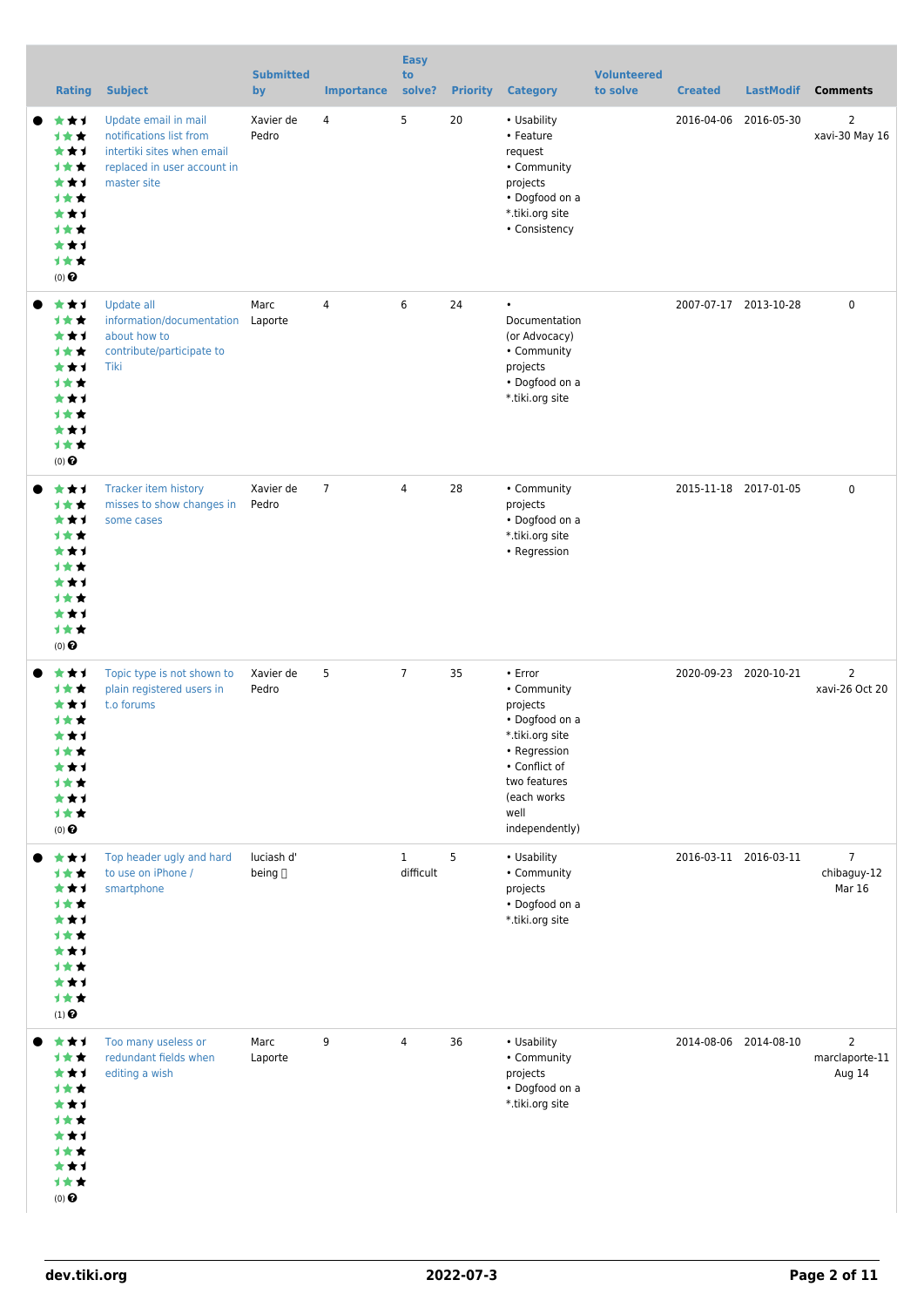| <b>Rating</b>                                                                       | <b>Subject</b>                                                                                               | <b>Submitted</b><br>by | <b>Importance</b> | <b>Easy</b><br>to<br>solve? | <b>Priority</b> | <b>Category</b>                                                                | <b>Volunteered</b><br>to solve | <b>Created</b>        | <b>LastModif</b> | <b>Comments</b>                          |
|-------------------------------------------------------------------------------------|--------------------------------------------------------------------------------------------------------------|------------------------|-------------------|-----------------------------|-----------------|--------------------------------------------------------------------------------|--------------------------------|-----------------------|------------------|------------------------------------------|
| ***<br>计女女<br>***<br>计女女<br>***<br>计女女<br>***<br>1★★<br>***<br>计女女<br>$(0)$ $\odot$ | tiki.org emails marked as<br><b>SPAM</b>                                                                     | G.                     |                   |                             | 25              | • Community<br>projects                                                        |                                | 2019-04-03            | 2019-04-03       | $\mathbf 0$                              |
| ***<br>1★★<br>***<br>计女女<br>***<br>计女女<br>***<br>计女女<br>***<br>计女女<br>$(0)$ $\odot$ | Tiki release script should<br>indicate what libs were<br>updated since last release                          | Marc<br>Laporte        | 3                 | 3                           | 9               | $\bullet$<br>Documentation<br>(or Advocacy)<br>• Community<br>projects         |                                | 2017-08-26 2017-08-26 |                  | $\mathbf 0$                              |
| ***<br>1★★<br>***<br>1★★<br>***<br>1★★<br>***<br>1★★<br>***<br>计女女<br>$(0)$ $\odot$ | Tiki release script should<br>compile CSS (from SCSS or Laporte<br>LESS)                                     | Marc                   | 3                 | 8                           | 24              | • Community<br>projects                                                        |                                | 2019-07-01 2019-07-01 |                  | $\mathbf 0$                              |
| ***<br>计女女<br>***<br>1★★<br>***<br>计女女<br>***<br>计女女<br>***<br>计女女<br>$(0)$ $\odot$ | Tiki 7.1 HTML parsing -<br>WYSIWYG/CKE - not<br>working in some feature<br>like for ex. in articles          |                        | 9 high            |                             | 45              | • Usability<br>• Support<br>request<br>• Community<br>projects<br>• Regression |                                | 2011-08-07 2011-10-05 |                  | 3<br>Chealer9-05<br> an 18               |
| ***<br>1★★<br>***<br>1★★<br>***<br>1★★<br>***<br>1★★<br>***<br>计女女<br>$(0)$ $\odot$ | The version lifecycle is not<br>being respected                                                              | Marc<br>Laporte        | 10 high           | 10 <sup>°</sup><br>easy     | 99              | • Community<br>projects                                                        |                                | 2014-10-13 2022-03-25 |                  | $\mathbf{1}$<br>hman-25 Mar<br>22        |
| ***<br>1★★<br>***<br>计女女<br>***<br>1★★<br>***<br>计女女<br>***<br>计女女<br>$(0)$ $\odot$ | The canonical domain of<br>next.tiki.org should be<br>tiki.org so that search<br>index results feed tiki.org | Marc<br>Laporte        | $\overline{7}$    | 10<br>easy                  | 70              | • Community<br>projects                                                        | Oliver Hertel                  | 2021-11-26 2021-11-26 |                  | $\mathbf{1}$<br>marclaporte-26<br>Nov 21 |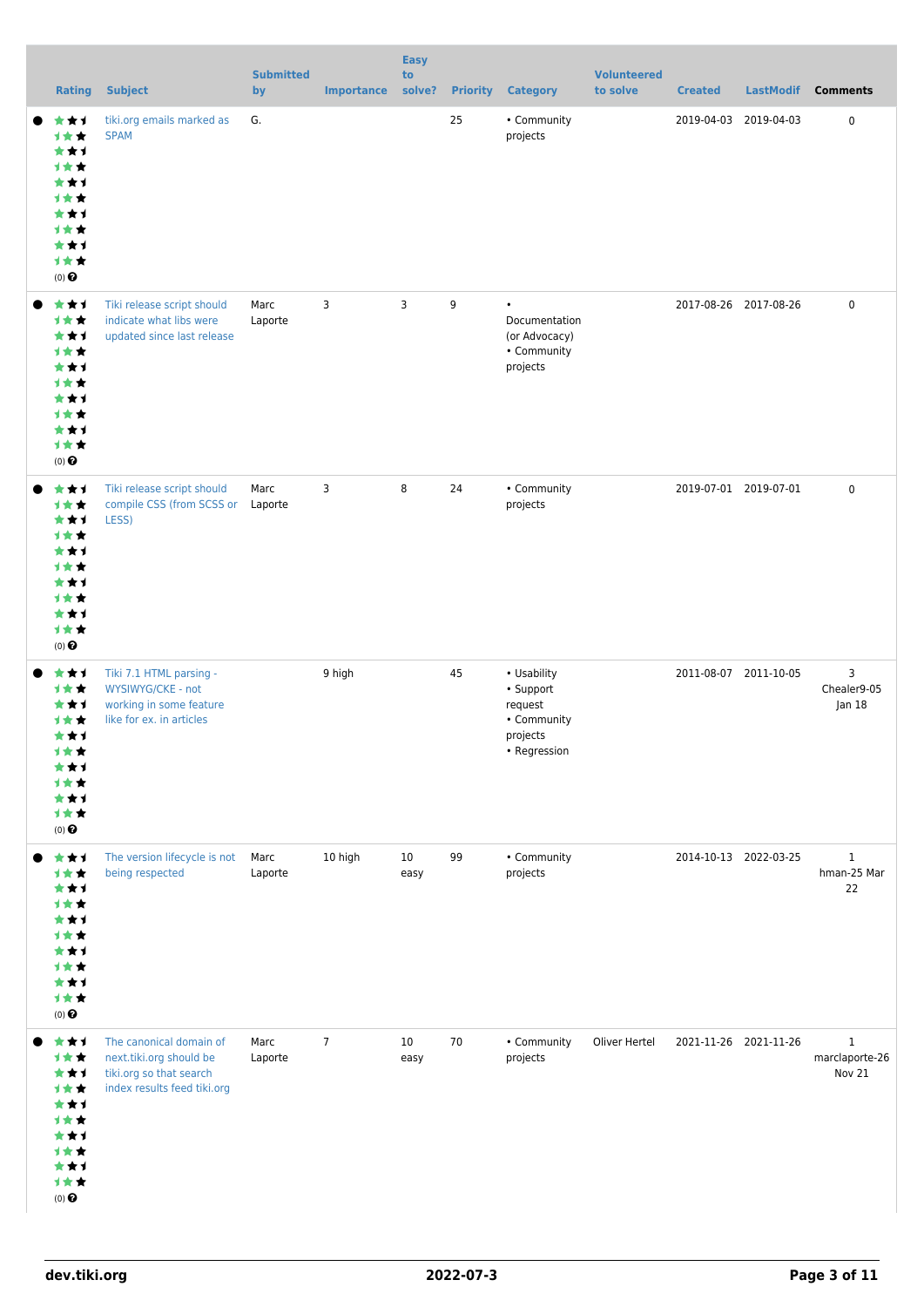| <b>Rating</b>                                                                                                           | <b>Subject</b>                                                                                                                                   | <b>Submitted</b><br>by | <b>Importance</b> | <b>Easy</b><br>to<br>solve? | <b>Priority</b> | <b>Category</b>                                                                                                                                                                    | <b>Volunteered</b><br>to solve | <b>Created</b> | <b>LastModif</b>      | <b>Comments</b> |
|-------------------------------------------------------------------------------------------------------------------------|--------------------------------------------------------------------------------------------------------------------------------------------------|------------------------|-------------------|-----------------------------|-----------------|------------------------------------------------------------------------------------------------------------------------------------------------------------------------------------|--------------------------------|----------------|-----------------------|-----------------|
| ***<br>1★★<br>***<br><b>1**</b><br>★★1<br>***<br>***<br><b>1**</b><br>***<br>1**<br>$(0)$ $\odot$                       | <b>Testing Tiki Accounting in</b><br>12.x                                                                                                        | Marc<br>Laporte        |                   |                             | 25              | • Community<br>projects                                                                                                                                                            |                                | 2014-01-20     | 2014-01-20            | $\pmb{0}$       |
| ***<br>1★★<br>***<br>1★★<br>***<br>1★★<br>***<br><b>1**</b><br>***<br>计女女<br>$(0)$ $\odot$                              | <b>TableSorter header from</b><br>bug tables disappeared<br>when using plugin alias<br>(wishes - plugin trackerlist)                             | Xavier de<br>Pedro     | 6                 | 5                           | 30              | • Community<br>projects<br>• Dogfood on a<br>*.tiki.org site<br>• Regression                                                                                                       |                                |                | 2018-05-24 2018-05-24 | 0               |
| ***<br>1★★<br>***<br>计女女<br>***<br><b>1**</b><br>***<br>1★★<br>***<br>1★★<br>$(0)$ $\odot$                              | t.o: page alias feature not<br>working because some<br>duplication exists (not<br>prevented at edition time<br>and feedback gone too<br>quickly) | Xavier de<br>Pedro     | 5                 | $\overline{7}$              | 35              | • Usability<br>• Community<br>projects<br>• Dogfood on a<br>*.tiki.org site<br>• Regression                                                                                        |                                |                | 2016-10-04 2017-01-09 | $\mathbf 0$     |
| ***<br>计女女<br>***<br><b>1**</b><br>***<br>***<br>***<br><b>1**</b><br>***<br>计女女<br>$(0)$ <sup><math>\odot</math></sup> | t.o calendar: warn the user<br>about the time zone being<br>used at time selection by<br>the user                                                | Xavier de<br>Pedro     | 9                 | 6                           | 54              | • Error<br>• Usability<br>• Community<br>projects<br>• Dogfood on a<br>*.tiki.org site<br>• Consistency<br>• Conflict of<br>two features<br>(each works)<br>well<br>independently) |                                |                | 2016-07-21 2017-01-12 | $\pmb{0}$       |

### « 1 (current)

- $\overline{2}$  $\overline{2}$  $\overline{2}$ [3](https://dev.tiki.org/tiki-print.php?tr_sort_mode1=f_26_desc&page=Community+Projects&tr_offset1=40)
- [4](https://dev.tiki.org/tiki-print.php?tr_sort_mode1=f_26_desc&page=Community+Projects&tr_offset1=60)
- [5](https://dev.tiki.org/tiki-print.php?tr_sort_mode1=f_26_desc&page=Community+Projects&tr_offset1=80)
- [6](https://dev.tiki.org/tiki-print.php?tr_sort_mode1=f_26_desc&page=Community+Projects&tr_offset1=100)
- [7](https://dev.tiki.org/tiki-print.php?tr_sort_mode1=f_26_desc&page=Community+Projects&tr_offset1=120)

#### [»](https://dev.tiki.org/tiki-print.php?tr_sort_mode1=f_26_desc&page=Community+Projects&tr_offset1=20)

# Pending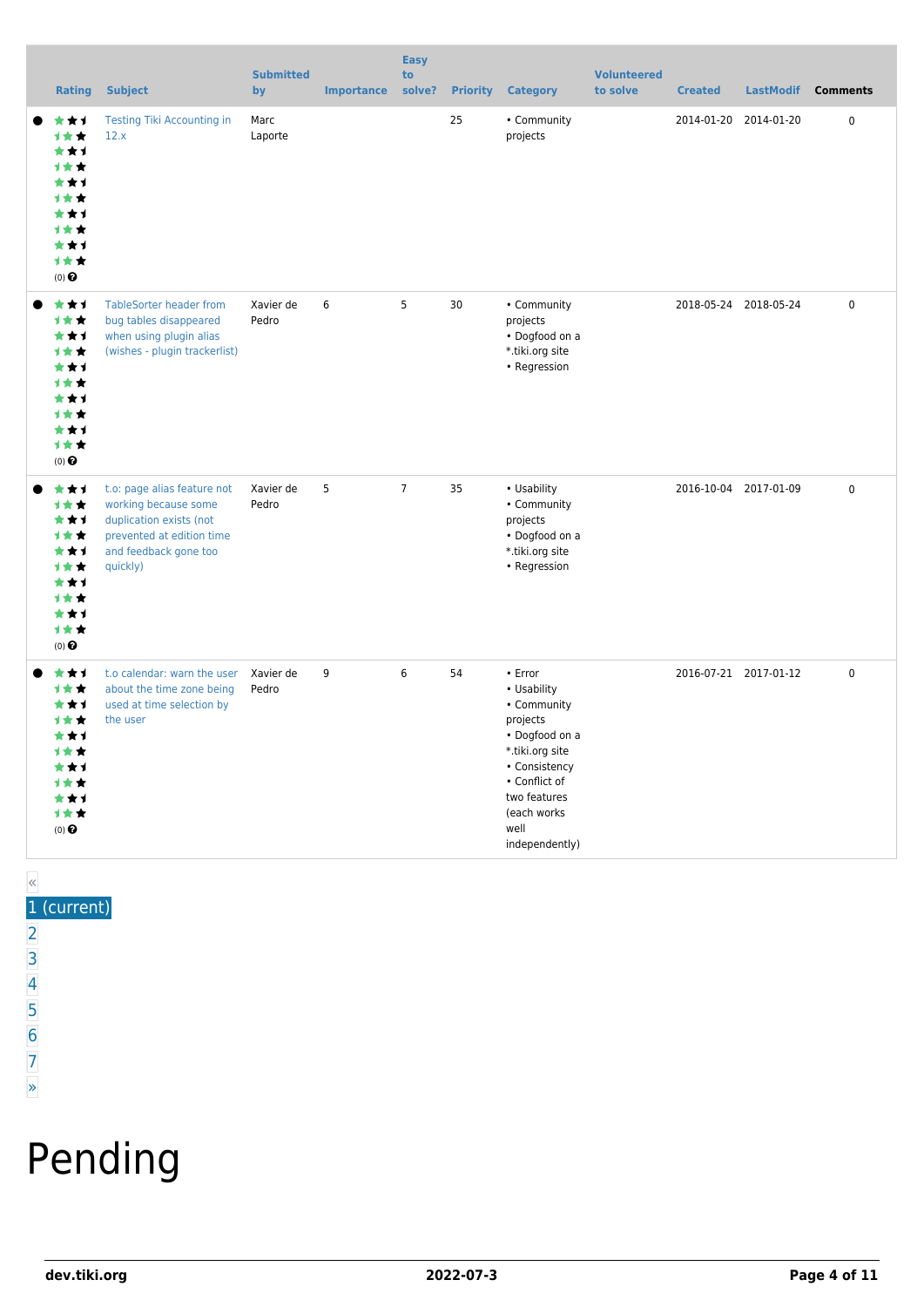|           | <b>Rating</b>                                                                                                         | <b>Subject</b>                                                                                      | <b>Submitted</b><br>by         | <b>Importance</b> | <b>Easy</b><br>to<br>solve? |    | <b>Priority Category</b>                                                                                | <b>Volunteered</b><br>to solve | <b>Created</b>        | <b>LastModif</b>      | <b>Comments</b>               |
|-----------|-----------------------------------------------------------------------------------------------------------------------|-----------------------------------------------------------------------------------------------------|--------------------------------|-------------------|-----------------------------|----|---------------------------------------------------------------------------------------------------------|--------------------------------|-----------------------|-----------------------|-------------------------------|
| $\bullet$ | 大大才<br>计女女<br>***<br><b>1**</b><br>***<br>计女女<br>***<br>计女女<br>***<br>计女女<br>$(0)$ <sup>O</sup>                       | A backup script that can be put on a<br>cron job to save to a distant backup<br>server              | Marc<br>Laporte                | 10 high           | 9                           | 90 | • Feature<br>request<br>$\bullet$<br>Community<br>projects                                              | nkoth                          | 2013-08-19 2013-11-13 |                       | 1<br>marclaporte-18<br>Sep 13 |
|           | $0$ $*$ $*$ $*$<br>计女女<br>***<br>计女女<br>***<br>计女女<br>***<br>计女女<br>***<br>计女女<br>$(1)$ <sup><math>\odot</math></sup> | Tracker - field type items list                                                                     | Torsten<br>Fabricius           | 10 high           | 3                           | 30 | • Support<br>request<br>$\bullet$<br>Community<br>projects                                              | WolfgangA                      |                       | 2015-04-05 2018-12-28 | 3<br>Jyhem-03 Jan<br>19       |
| $\bullet$ | ***<br>计女女<br>***<br>计女女<br>***<br>1★★<br>***<br>计女女<br>***<br>计女女<br>$(0)$ <sup>O</sup>                              | Dogfood: aggregate all the RSS feeds<br>from all *.tikiwiki.org sites                               | Marc<br>Laporte                | 3                 |                             | 15 | $\bullet$<br>Community<br>projects<br>• Dogfood<br>on a<br>*.tiki.org<br>site                           |                                |                       | 2007-06-12 2007-06-12 | $\mathbf 0$                   |
| $\bullet$ | ***<br>计女女<br>***<br>计女女<br>***<br>计女女<br>***<br>计文文<br>***<br>计女女<br>$(0)$ $\Theta$                                  | allow seing username in user tracker<br>at registration time, step 2 (filling<br>user tracker item) | Xavier de<br>Pedro             | $\overline{4}$    |                             | 20 | • Usability<br>• Feature<br>request<br>Community<br>projects<br>• Dogfood<br>on a<br>*.tiki.org<br>site |                                | 2008-07-10 2008-07-10 |                       | $\mathbf 0$                   |
| $\bullet$ | 食食す<br>计女女<br>***<br>计女女<br>***<br>1★★<br>***<br>1★★<br>***<br>计女女<br>$(0)$ $\odot$                                   | articles needs aids to fight spam (e.g.<br>admins see tiki-list_submissions.php<br>at info.tw.o)    | Xavier de<br>Pedro             | $\overline{4}$    |                             | 20 | • Feature<br>request<br>$\bullet$<br>Community<br>projects<br>• Dogfood<br>on a<br>*.tiki.org<br>site   |                                |                       | 2008-08-14 2008-08-14 | 0                             |
| $\bullet$ | ***<br>计女女<br>***<br>1★★<br>***<br>1★★<br>***<br>计女女<br>***<br>1★★<br>$(0)$<br>$\pmb{\Theta}$                         | TikiBountySystem                                                                                    | Xavi (as<br>xavidp -<br>admin) | 4                 |                             | 20 | • Feature<br>request<br>$\bullet$<br>Community<br>projects                                              |                                |                       | 2005-07-01 2021-09-30 | $1\,$<br>Bsfez-30 Sep 21      |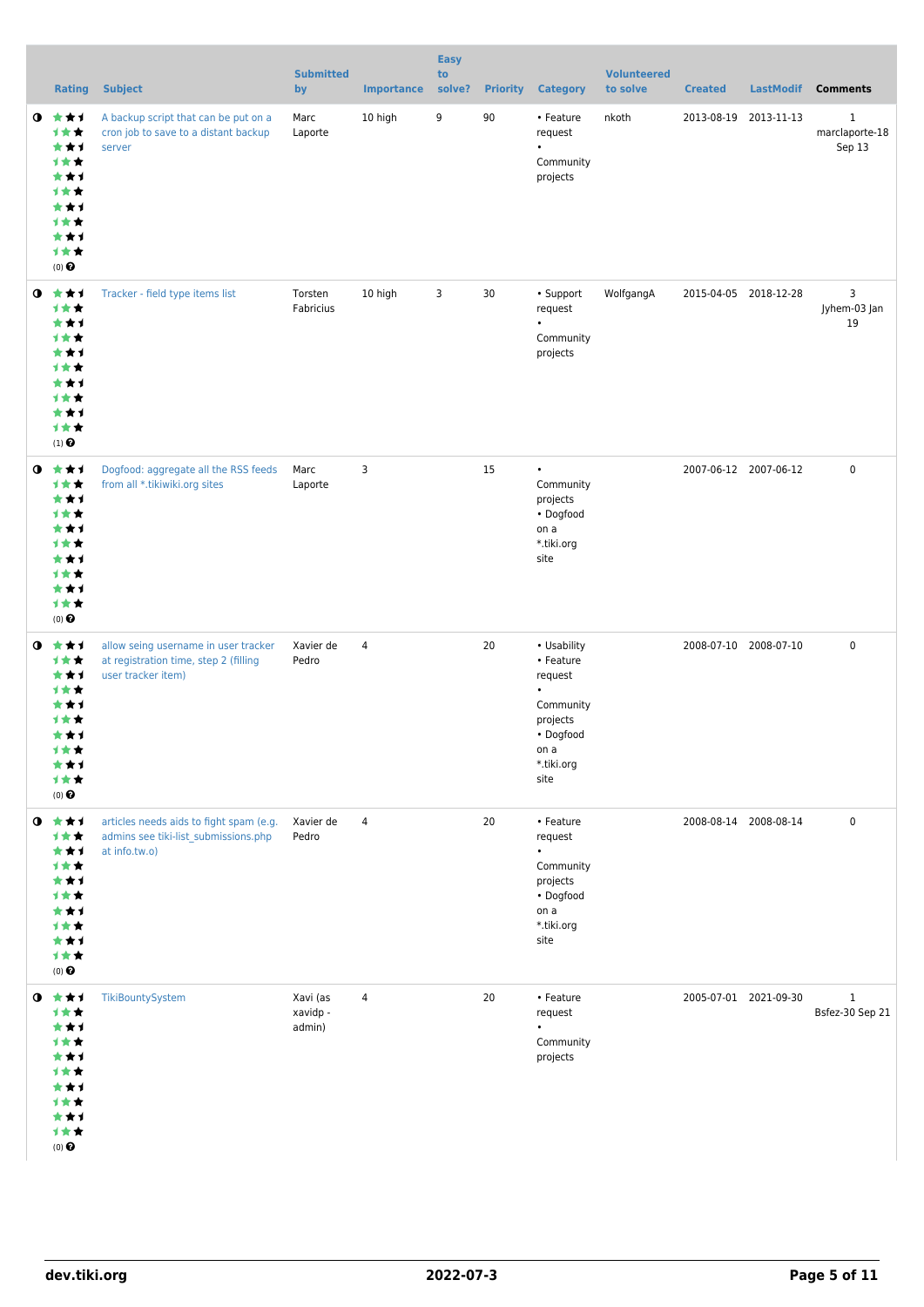|           | <b>Rating</b>                                                                                          | <b>Subject</b>                                                                   | <b>Submitted</b><br>by         | <b>Importance</b> | <b>Easy</b><br>to<br>solve? | <b>Priority</b> | <b>Category</b>                                                                                                         | <b>Volunteered</b><br>to solve | <b>Created</b>        | <b>LastModif</b>      | <b>Comments</b>                             |
|-----------|--------------------------------------------------------------------------------------------------------|----------------------------------------------------------------------------------|--------------------------------|-------------------|-----------------------------|-----------------|-------------------------------------------------------------------------------------------------------------------------|--------------------------------|-----------------------|-----------------------|---------------------------------------------|
| $\bullet$ | 大大士<br><b>1**</b><br>***<br>计女女<br>***<br>计女女<br>***<br>计女女<br>***<br>计女女<br>$(0)$ $\odot$             | Adding "x-cms-engine: tikiwiki" in<br><b>HTTP headers</b>                        | Marc<br>Laporte                | 5                 |                             | 25              | • Feature<br>request<br>$\bullet$<br>Community<br>projects                                                              |                                | 2008-02-08            | 2008-02-08            | 1<br>gmartin-12 Feb<br>08                   |
| $\bullet$ | ***<br>计女女<br>***<br>1★★<br>***<br>计女女<br>***<br>计女女<br>***<br>计女女<br>$(0)$ <sup>O</sup>               | How to force the login process                                                   | llamonica                      | 5                 |                             | 25              | • Feature<br>request<br>• Support<br>request<br>Community<br>projects                                                   | Beestje                        | 2009-02-17 2009-05-14 |                       | $\pmb{0}$                                   |
| $\bullet$ | 大大士<br>计女女<br>***<br><b>1**</b><br>***<br>计女女<br>***<br>计女女<br>***<br>计女女<br>$(0)$ $\odot$             | Make sure Tiki is offered by all server<br>control panels                        | Marc<br>Laporte                | 5                 |                             | 25              | $\bullet$<br>Community<br>projects                                                                                      | Marc Laporte                   | 2006-01-17 2021-10-05 |                       | 0                                           |
| $\bullet$ | ***<br>计女女<br>***<br>计女女<br>***<br>计女女<br>***<br>计女女<br>***<br>计女女<br>$(0)$ $\Theta$                   | Tracker events en dev.t.o tiki-<br>batch todo.php unexpected ? in<br>initlib.php | Xavi (as<br>xavidp -<br>admin) | 5                 | 5                           | 25              | • Error<br>$\bullet$<br>Community<br>projects<br>• Dogfood<br>on a<br>*.tiki.org<br>site<br>$\bullet$<br>Regression     |                                |                       | 2020-10-18 2020-10-28 | $\overline{2}$<br>jonnybradley-28<br>Oct 20 |
|           | $0$ $*$ $*$ $*$<br>计女女<br>***<br>计女女<br>***<br><b>1**</b><br>***<br>计女女<br>***<br>计女女<br>$(1)$ $\odot$ | doc.t.o 19.x: I can't upload images to<br>wiki pages (CSRF) with elFinder        | Xavier de<br>Pedro             | 6                 | 5                           | 30              | • Error<br>$\bullet$<br>Community<br>projects<br>• Dogfood<br>on a<br>*.tiki.org<br>site<br>$\bullet$<br>Regression     |                                |                       | 2018-11-18 2019-01-21 | 6<br>lindon-17 Nov<br>19                    |
| $\bullet$ | ***<br>计女女<br>***<br>计女女<br>***<br>计女女<br>***<br>计女女<br>***<br>计女女<br>$(0)$ <sup>O</sup>               | 15.x+: Expose back preference filters<br>on Admin UI for new tiki admins         | Xavier de<br>Pedro             | $\overline{7}$    | 6                           | 42              | • Usability<br>$\bullet$<br>Community<br>projects<br>• Dogfood<br>on a<br>*.tiki.org<br>site<br>$\bullet$<br>Regression | Jonny Bradley                  | 2016-08-03 2016-09-29 |                       | $\overline{2}$<br>marclaporte-31<br>May 18  |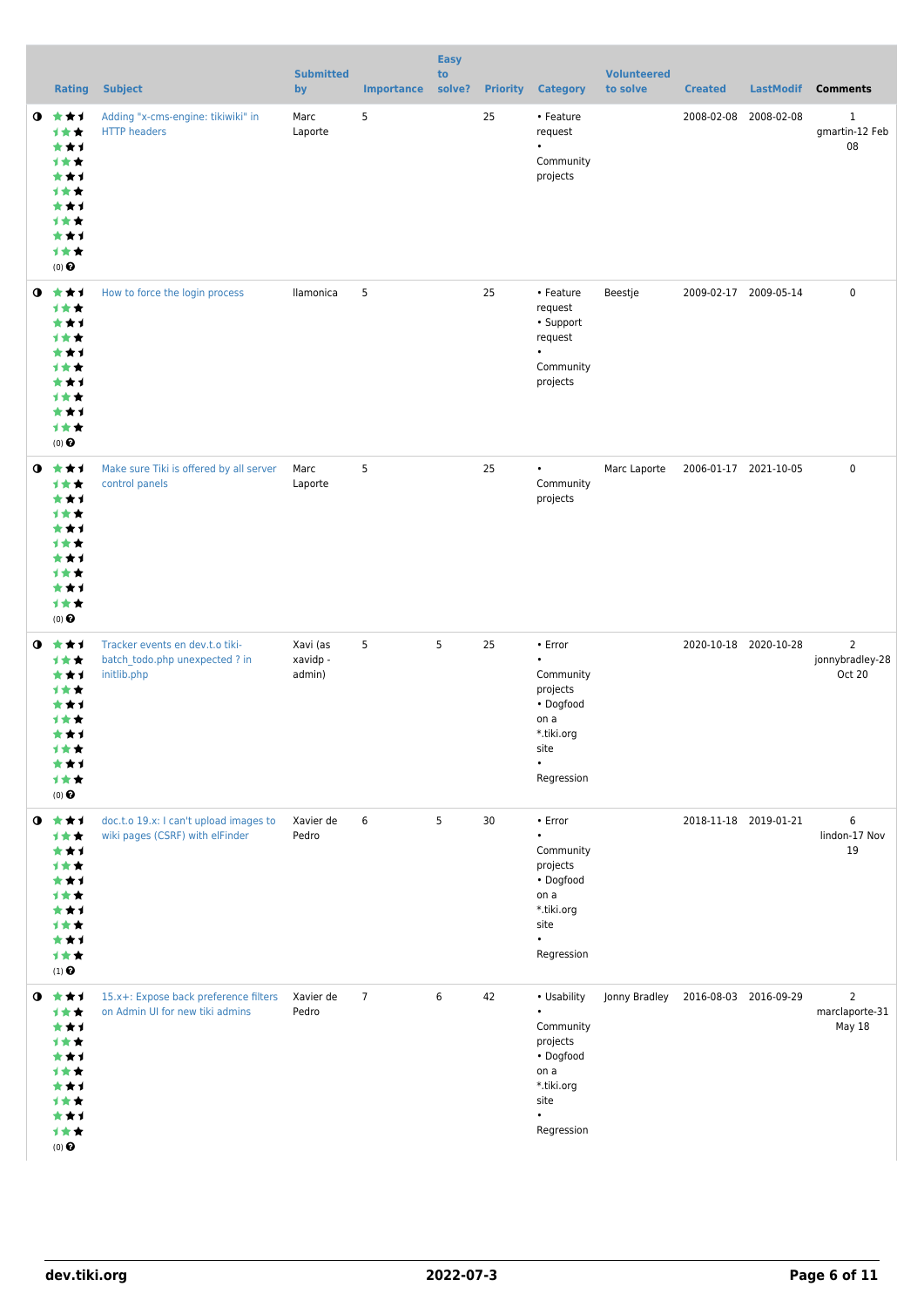|           | <b>Rating</b>                                                                                          | <b>Subject</b>                                                                                             | <b>Submitted</b><br>by | <b>Importance</b> | <b>Easy</b><br>to<br>solve? | <b>Priority</b> | <b>Category</b>                                                                                                                                 | <b>Volunteered</b><br>to solve | <b>Created</b>        | <b>LastModif</b>      | <b>Comments</b>             |
|-----------|--------------------------------------------------------------------------------------------------------|------------------------------------------------------------------------------------------------------------|------------------------|-------------------|-----------------------------|-----------------|-------------------------------------------------------------------------------------------------------------------------------------------------|--------------------------------|-----------------------|-----------------------|-----------------------------|
|           | $0 \star \star \star$<br>计女女<br>***<br>计女女<br>***<br>计女女<br>***<br>计女女<br>***<br>计女女<br>$(0)$ $\Theta$ | Some stats for CVS and SVN activity ::<br>looking for a volunteer to host stats<br>server and maintain app | Marc<br>Laporte        | 8                 |                             | 40              | $\bullet$<br>Community<br>projects<br>• Dogfood<br>on a<br>*.tiki.org<br>site                                                                   | Lorinc                         |                       | 2008-04-12 2008-05-19 | 0                           |
|           | $0 \star \star \star$<br>计女女<br>***<br>计女女<br>***<br>计女女<br>***<br>计女女<br>***<br>计女女<br>$(0)$ $\odot$  | Optional reporting of anonymized<br>usage stats (which features are used,<br>how many accounts, etc)       | Marc<br>Laporte        | 8                 |                             | 40              | • Feature<br>request<br>$\bullet$<br>Community<br>projects                                                                                      | Marc Laporte                   | 2008-11-01 2008-11-08 |                       | 0                           |
| $\bullet$ | 食食す<br>1★★<br>***<br>计女女<br>***<br>计女女<br>***<br>计女女<br>***<br>1★★<br>$(0)$ $\odot$                    | Update<br>http://tiki.org/Official+Directors+Filing<br>with latest information on<br>incorporation filing  | Marc<br>Laporte        | 8                 | 9                           | 72              | $\bullet$<br>Community<br>projects                                                                                                              | Nelson Ko                      |                       | 2013-09-08 2013-10-28 | 0                           |
| $\bullet$ | ***<br>计女女<br>***<br>1 * *<br>* * 1<br><b>1 ★ ★</b><br>***<br>计女女<br>***<br>计女女<br>$(0)$ $\Theta$      | Applying Personal Blog and Profile<br>fails                                                                | Saša<br>Janiška        | 8                 | 6                           | 48              | • Error<br>$\bullet$<br>Community<br>projects<br>$\bullet$<br>Regression                                                                        |                                | 2018-08-07 2018-08-10 |                       | 11<br>Chealer9-17<br>Aug 18 |
|           | $0$ $\star\star\star$<br>计女女<br>***<br>1★★<br>***<br>计女女<br>***<br>计女女<br>***<br>计女女<br>$(0)$ $\odot$  | plugin list filter by category doesn't<br>work on dev.t.o                                                  | Xavier de<br>Pedro     | 8                 | 5                           | 40              | • Error<br>$\bullet$<br>Community<br>projects<br>• Dogfood<br>on a<br>*.tiki.org<br>site<br>$\bullet$<br>Regression                             |                                | 2019-07-09 2019-08-17 |                       | 0                           |
| $\bullet$ | ***<br>计女女<br>***<br>1★★<br>***<br>计女女<br>***<br>计女女<br>***<br>计女女<br>$(0)$ $\Theta$                   | Missing & used plugins reporting +<br>Plugin security and approval: need a<br>listing + notification email | Marc<br>Laporte        | 9 high            |                             | 45              | • Feature<br>request<br>$\bullet$<br>Community<br>projects<br>• Dogfood<br>on a<br>*.tiki.org<br>site<br>$\bullet$<br>Regression<br>Consistency |                                | 2008-10-29 2009-05-04 |                       | $\mathbf 0$                 |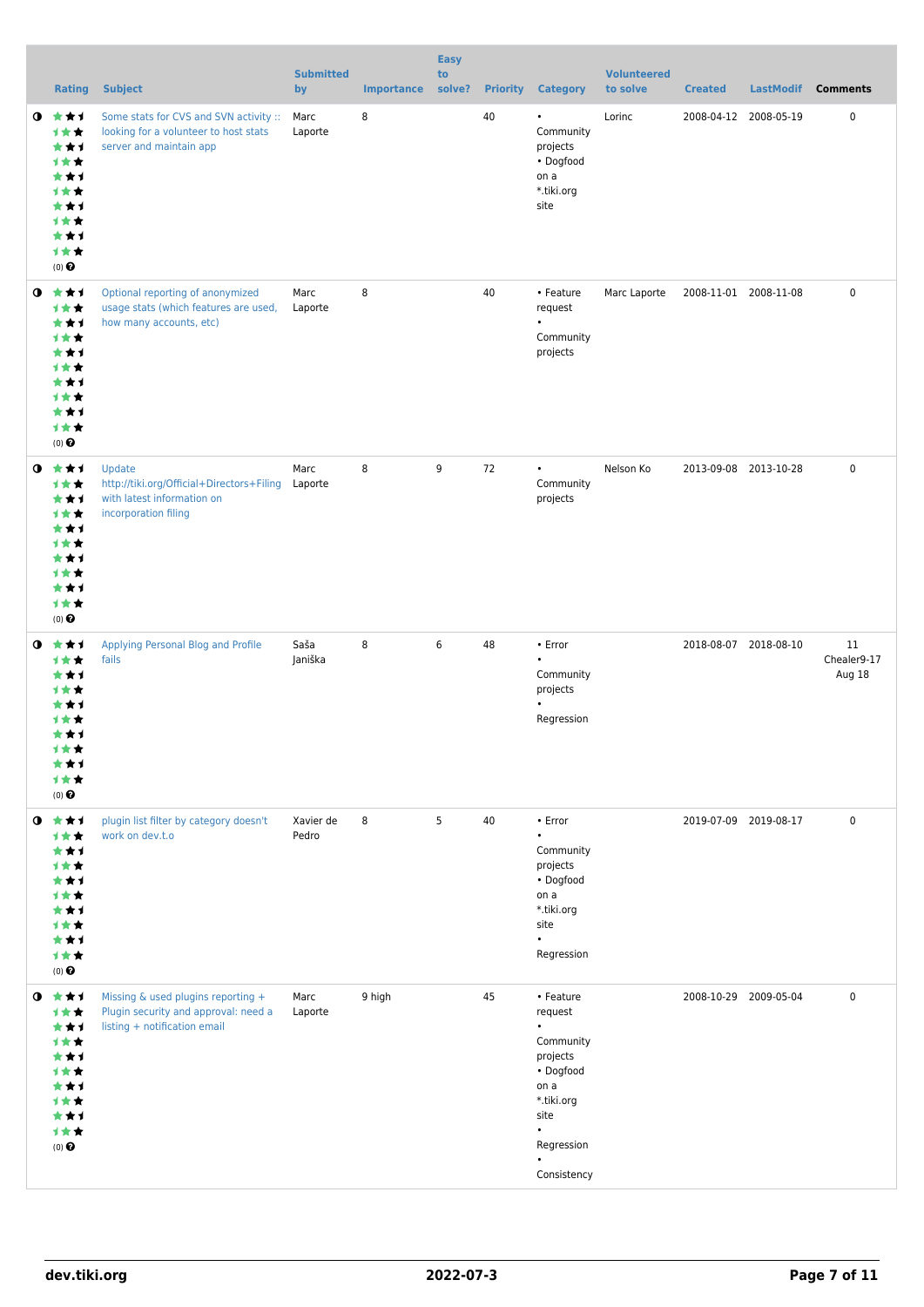## Closed

|                       | <b>Rating</b>                                                                              | <b>Subject</b>                                                                                                                                                              | <b>Submitted</b><br>by               | <b>Importance</b> | <b>Easy</b><br>to<br>solve? | <b>Priority</b> | <b>Category</b>                                                                                                                                       | <b>Volunteered</b><br>to solve | <b>Created</b>        | <b>LastModif</b>      | <b>Comments</b>                           |
|-----------------------|--------------------------------------------------------------------------------------------|-----------------------------------------------------------------------------------------------------------------------------------------------------------------------------|--------------------------------------|-------------------|-----------------------------|-----------------|-------------------------------------------------------------------------------------------------------------------------------------------------------|--------------------------------|-----------------------|-----------------------|-------------------------------------------|
| $\boldsymbol{\Omega}$ | ***<br>计女女<br>***<br>计女女<br>***<br>计女女<br>***<br>1**<br>***<br>计女女<br>$(0)$ $\odot$        | BrowserTitle is empty after<br>upgrading Tiki                                                                                                                               | Bernard<br>Sfez / Tiki<br>Specialist | 10 high           | 10<br>easy                  | 99              | • Community<br>projects<br>• Regression<br>• Less than<br>30-minutes fix<br>• Release<br>Blocker                                                      |                                | 2017-01-30            | 2017-01-30            | 0                                         |
| $\boldsymbol{\Omega}$ | ***<br>计女女<br>***<br>计女女<br>***<br><b>1★★</b><br>***<br>计女女<br>***<br>计女女<br>$(1)$ $\odot$ | dev.t.o 13.x: add some scrollbar<br>at the top of wide tables in<br>Bootstrapped themes, since they<br>look as with less content for new<br>users or unexperienced visitors | Xavier de<br>Pedro                   | 10 high           | 9                           | 90              | • Usability<br>• Community<br>projects<br>• Dogfood on<br>a *.tiki.org site<br>• Conflict of<br>two features<br>(each works<br>well<br>independently) |                                |                       | 2014-09-21 2019-07-21 | $\overline{7}$<br>xavi-21 Jul 19          |
| $\boldsymbol{\omega}$ | ***<br>计女女<br>***<br>计女女<br>***<br>计女女<br>***<br>计女女<br>***<br>计女女<br>$(0)$ $\pmb{\Theta}$ | Tiki community server backups<br>not working                                                                                                                                | Jonny<br><b>Bradley</b>              | 9                 | $\mathbf{1}$<br>difficult   | 9               | • Community<br>projects                                                                                                                               | amette                         |                       | 2017-03-21 2017-06-18 | 3<br>amette-21 Mar<br>17                  |
| $\boldsymbol{\Omega}$ | ***<br>计女女<br>***<br>计女女<br>***<br>1★★<br>***<br>1★★<br>*1<br>计女女<br>$(0)$ $\Theta$        | Dogfood Forum and List<br>Synchronization between tw.o<br>forums and SourceForge Mailing<br>Lists                                                                           | Marc<br>Laporte                      | 9 high            | 9                           | 81              | • Community<br>projects<br>• Dogfood on<br>a *.tiki.org site                                                                                          |                                |                       | 2009-02-03 2013-03-04 | $\overline{2}$<br>xavi-04 Feb 09          |
|                       | ◎ ★★1<br>***<br>***<br>计女女<br>***<br>计女女<br>***<br>计女女<br>***<br>计女女<br>$(0)$ $\Theta$     | Change the release script to stop<br>linking to ReleaseNotesXYZ (Use<br>doc.tiki.org/TikiX instead)                                                                         | Marc<br>Laporte                      | 9                 | 9                           | 81              | • Usability<br>• Community<br>projects                                                                                                                | nkoth                          |                       | 2013-11-03 2013-11-16 | $\pmb{0}$                                 |
|                       | ◎ ★★1<br>计女女<br>***<br>计女女<br>***<br>计女女<br>***<br>计女女<br>***<br>计女女<br>$(0)$ $\odot$      | can't upload an image to a file<br>gallery in doc.t.o with elfinder<br>(default UI) since 16.x                                                                              | Xavier de<br>Pedro                   | 9                 | 9                           | 81              | • Community<br>projects<br>• Dogfood on<br>a *.tiki.org site<br>• Regression<br>• Release<br>Blocker                                                  | Jonny Bradley                  | 2016-11-18 2017-01-12 |                       | $\mathbf{1}$<br>jonnybradley-12<br>Jan 17 |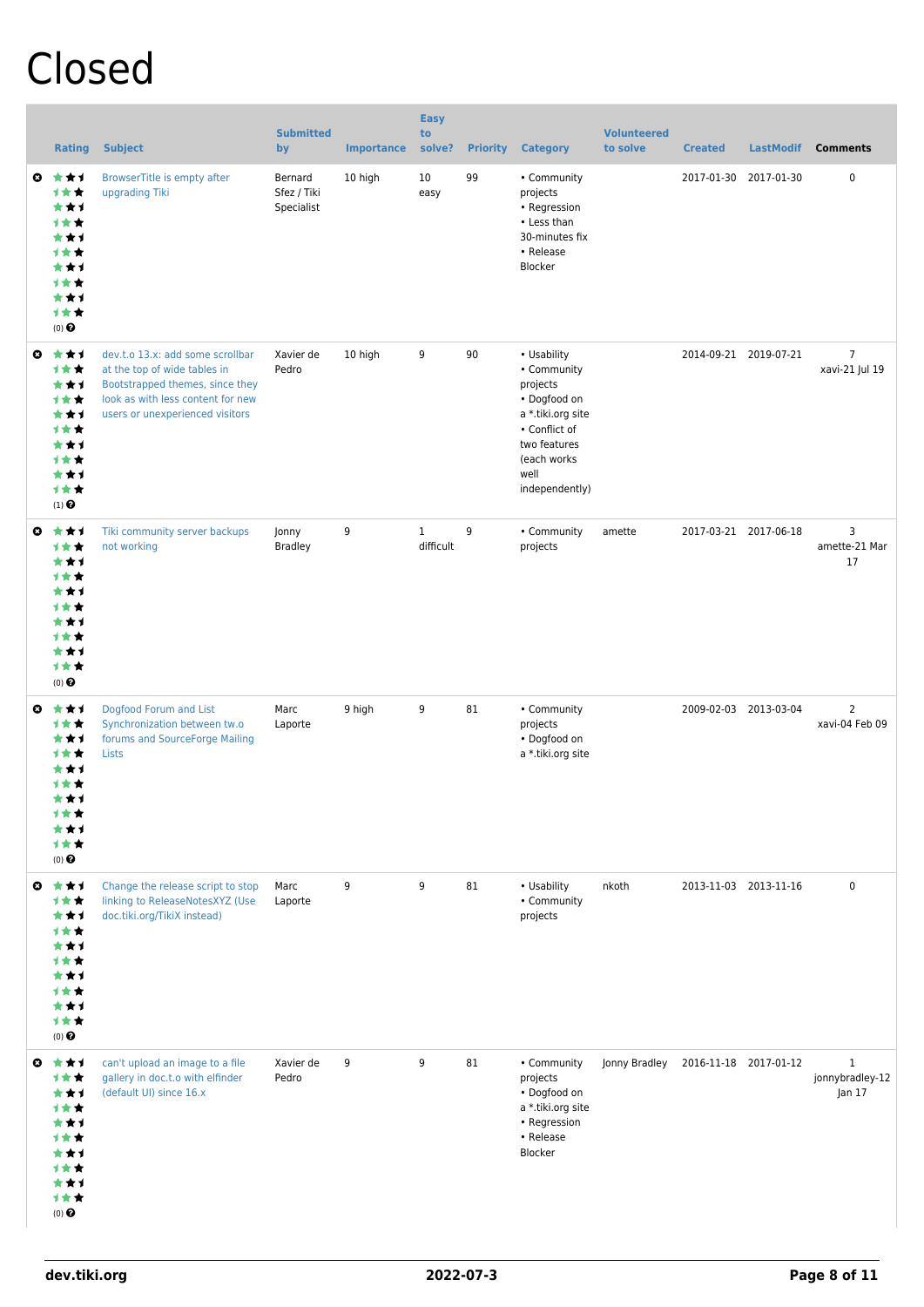|   | <b>Rating</b>                                                                           | <b>Subject</b>                                                                                   | <b>Submitted</b><br>by               | <b>Importance</b> | <b>Easy</b><br>to<br>solve? | <b>Priority</b> | <b>Category</b>                                                                                               | <b>Volunteered</b><br>to solve | <b>Created</b>        | <b>LastModif</b>      | <b>Comments</b>                           |
|---|-----------------------------------------------------------------------------------------|--------------------------------------------------------------------------------------------------|--------------------------------------|-------------------|-----------------------------|-----------------|---------------------------------------------------------------------------------------------------------------|--------------------------------|-----------------------|-----------------------|-------------------------------------------|
| O | 大大才<br>计女女<br>***<br>1★★<br>***<br>计女女<br>***<br><b>1**</b><br>***<br>1★★<br>(0)        | Tracker item status filter not<br>working on dev.tiki.org (wishlist)                             | Bernard<br>Sfez / Tiki<br>Specialist | 8                 | 10<br>easy                  | 80              | • Community<br>projects<br>• Dogfood on<br>a *.tiki.org site<br>• Regression<br>• Less than<br>30-minutes fix |                                |                       | 2016-04-12 2017-01-11 | $\mathbf{1}$<br>jonnybradley-12<br>Apr 16 |
| O | ***<br>计女女<br>***<br>计女女<br>***<br><b>1**</b><br>***<br><b>1**</b><br>***<br>1★★<br>(0) | Installer language selection is<br>wrongly changed by Tlki                                       | Bernard<br>Sfez / Tiki<br>Specialist | 10 high           | 8                           | 80              | • Community<br>projects<br>• Consistency<br>• Less than<br>30-minutes fix<br>• Release<br>Blocker             | Jonny Bradley                  | 2017-01-11 2017-01-12 |                       | $\mathbf{1}$<br>Bsfez-12 Jan 17           |
| O | ***<br>计女女<br>***<br>1★★<br>***<br>计女女<br>***<br>计女女<br>***<br>1★★<br>$(0)$ $\odot$     | Username minimum character<br>error is displayed even if no error                                | Bernard<br>Sfez / Tiki<br>Specialist | 10 high           | 8                           | 80              | • Error<br>• Community<br>projects<br>• Dogfood on<br>a *.tiki.org site                                       | Jonny Bradley                  | 2017-03-30 2017-05-18 |                       | $\mathbf{1}$<br>Bsfez-11 May<br>17        |
| O | ***<br>计女女<br>***<br>计女女<br>***<br>计女女<br>***<br>计女女<br>***<br>1★★<br>$(0)$ $\odot$     | Login is required to reach forums<br>on tiki.org: Tikiwiki-devel<br>(mailman list mirror)        | Marc<br>Laporte                      | 8                 | 10<br>easy                  | 80              | • Community<br>projects                                                                                       |                                | 2019-03-30 2020-12-16 |                       | $\mathbf{1}$<br>luci-31 Mar 19            |
| ◒ | ***<br>计女女<br>***<br>计女女<br>***<br>计女女<br>***<br>计女女<br>***<br>计女女<br>$(0)$ $\odot$     | Tool 'Choose or upload images' in<br>dev.t.o/make+a+wish reloads the<br>page loosing all content | Xavier de<br>Pedro                   | 9                 | 8                           | 72              | • Usability<br>• Community<br>projects<br>• Dogfood on<br>a *.tiki.org site<br>• Regression                   | Jonny Bradley                  | 2016-07-04 2016-07-08 |                       | $\pmb{0}$                                 |
|   | ◎ ★★1<br>计女女<br>***<br>计女女<br>***<br>计女女<br>***<br>计女女<br>***<br>计女女<br>$(0)$ $\odot$   | wikiplugin inside tracker item are<br>integrated in the wiki autotoc                             | Bernard<br>Sfez / Tiki<br>Specialist | 10 high           | $\overline{7}$              | 70              | • Community<br>projects<br>• Dogfood on<br>a *.tiki.org site<br>• Regression                                  |                                | 2016-07-22 2017-01-30 |                       | 0                                         |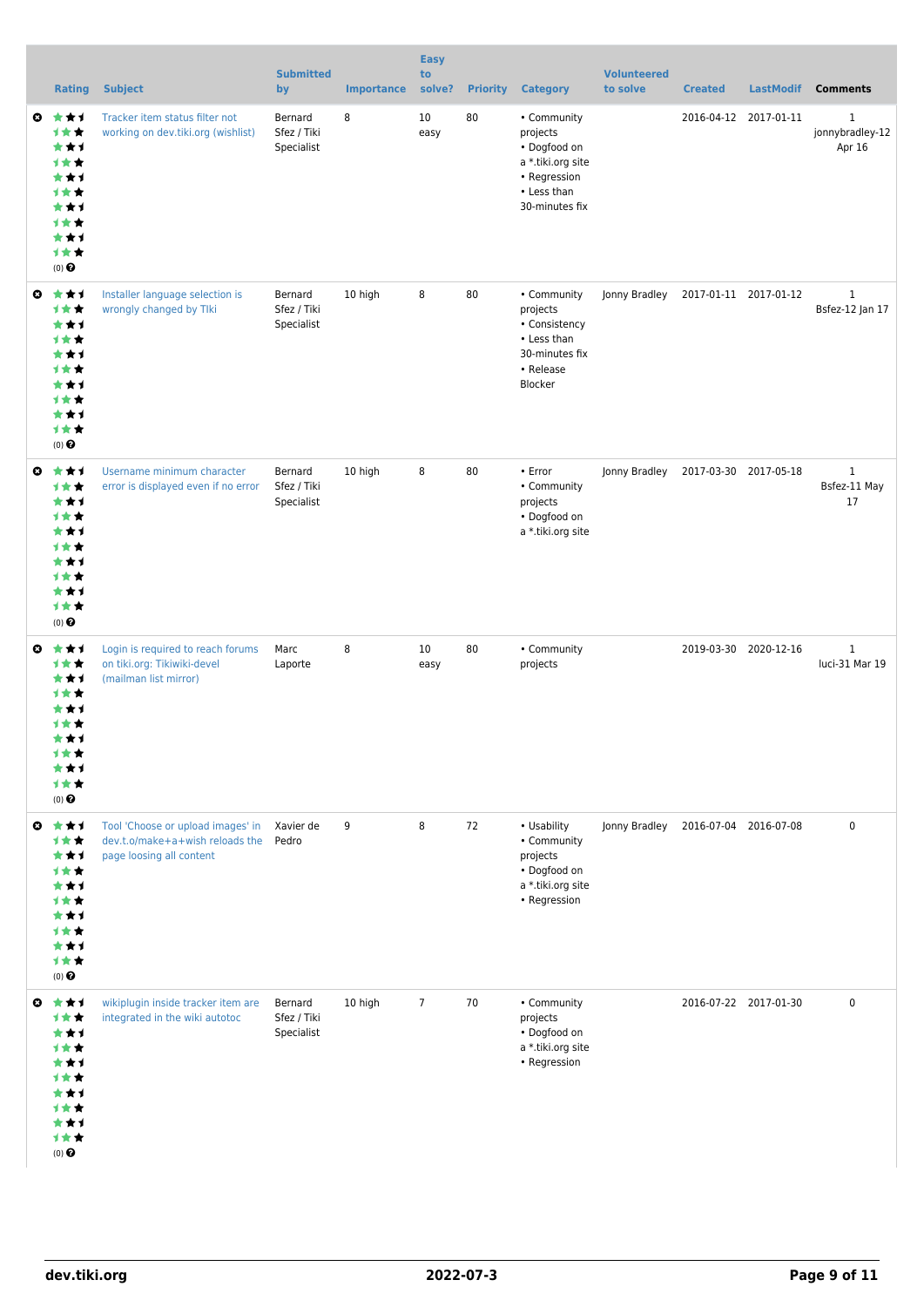|                       | <b>Rating</b>                                                                                             | <b>Subject</b>                                                                                                                      | <b>Submitted</b><br>by               | <b>Importance</b> | <b>Easy</b><br>to<br>solve? | <b>Priority</b> | <b>Category</b>                                                                         | <b>Volunteered</b><br>to solve | <b>Created</b> | <b>LastModif</b>      | <b>Comments</b>                      |
|-----------------------|-----------------------------------------------------------------------------------------------------------|-------------------------------------------------------------------------------------------------------------------------------------|--------------------------------------|-------------------|-----------------------------|-----------------|-----------------------------------------------------------------------------------------|--------------------------------|----------------|-----------------------|--------------------------------------|
| $\boldsymbol{\omega}$ | ***<br>计女女<br>***<br>1★★<br>***<br>1★★<br>***<br>计女女<br>***<br>1★★<br>$(0)$ <sup><math>\odot</math></sup> | Google results for Tiki Wiki<br>Donation don't point where it<br>should                                                             | Bernard<br>Sfez / Tiki<br>Specialist | 10 high           | $\overline{7}$              | 70              | • Error<br>• Community<br>projects<br>• Dogfood on<br>a *.tiki.org site<br>• Regression |                                |                | 2021-02-19 2021-05-26 | $\overline{2}$<br>Bsfez-26 May<br>21 |
| $\bullet$             | ***<br>计女女<br>***<br>计女女<br>***<br>1★★<br>***<br>计女女<br>***<br>1★★<br>(0)                                 | Intertiki Fatal error: Unsupported<br>operand types in<br>include intertiki.php on line 41                                          | Xavier de<br>Pedro                   | 8                 | 8                           | 64              | • Error<br>• Community<br>projects<br>• Dogfood on<br>a *.tiki.org site                 | Nelson Ko                      |                | 2013-10-08 2013-11-21 | 3<br>koth-14 Nov 13                  |
| O                     | 大大才<br>计女女<br>***<br>计女女<br>***<br>1★★<br>***<br>计女女<br>***<br>1★★<br>$(0)$ $\odot$                       | 13.x: doc.t.o menu 43 (public info<br>for anons) doesn't show 'section<br>level 1' records, but only section<br>level 0 and options | Xavier de<br>Pedro                   | 8                 | 8                           | 64              | • Community<br>projects<br>• Dogfood on<br>a *.tiki.org site<br>• Regression            |                                |                | 2014-08-11 2014-08-14 | $\pmb{0}$                            |
| $\mathbf{c}$          | ***<br>计女女<br>***<br>计女女<br>***<br>才女女<br>***<br><b>1**</b><br><b>1**</b><br>(0)                          | Mail Queue undefined method<br>Zend\Mail\Message::getRecipients<br>in 15.x (Zend2) compared to 12.x                                 | Xavier de<br>Pedro                   | 8                 | 8                           | 64              | • Error<br>• Support<br>request<br>• Community<br>projects<br>• Regression              | rjsmelo                        |                | 2016-03-24 2016-03-29 | $\pmb{0}$                            |
| $\bullet$             | 大女子<br>计女女<br>***<br>计女女<br>***<br>计女女<br>***<br><b>1**</b><br>***<br>1★★<br>(0)                          | Quick Admin module no longer<br>assigned by default (starting from<br><b>Tiki 19)</b>                                               | Xavier de<br>Pedro                   | 8                 | 8                           | 64              | • Feature<br>request<br>• Community<br>projects<br>• Less than<br>30-minutes fix        |                                |                | 2018-10-29 2019-01-24 | $\mathbf{1}$<br>luci-29 Oct 18       |
| O                     | 大女子<br>计女女<br>***<br>计女女<br>***<br><b>1★★</b><br>***<br>计女女<br>***<br>1★★<br>$(0)$ $\odot$                | Paid support page: remove<br>contradiction                                                                                          | Marc<br>Laporte                      | 8                 | 8                           | 64              | • Community<br>projects                                                                 |                                |                | 2021-11-25 2021-12-27 | 13<br>Bsfez-28 Nov<br>21             |